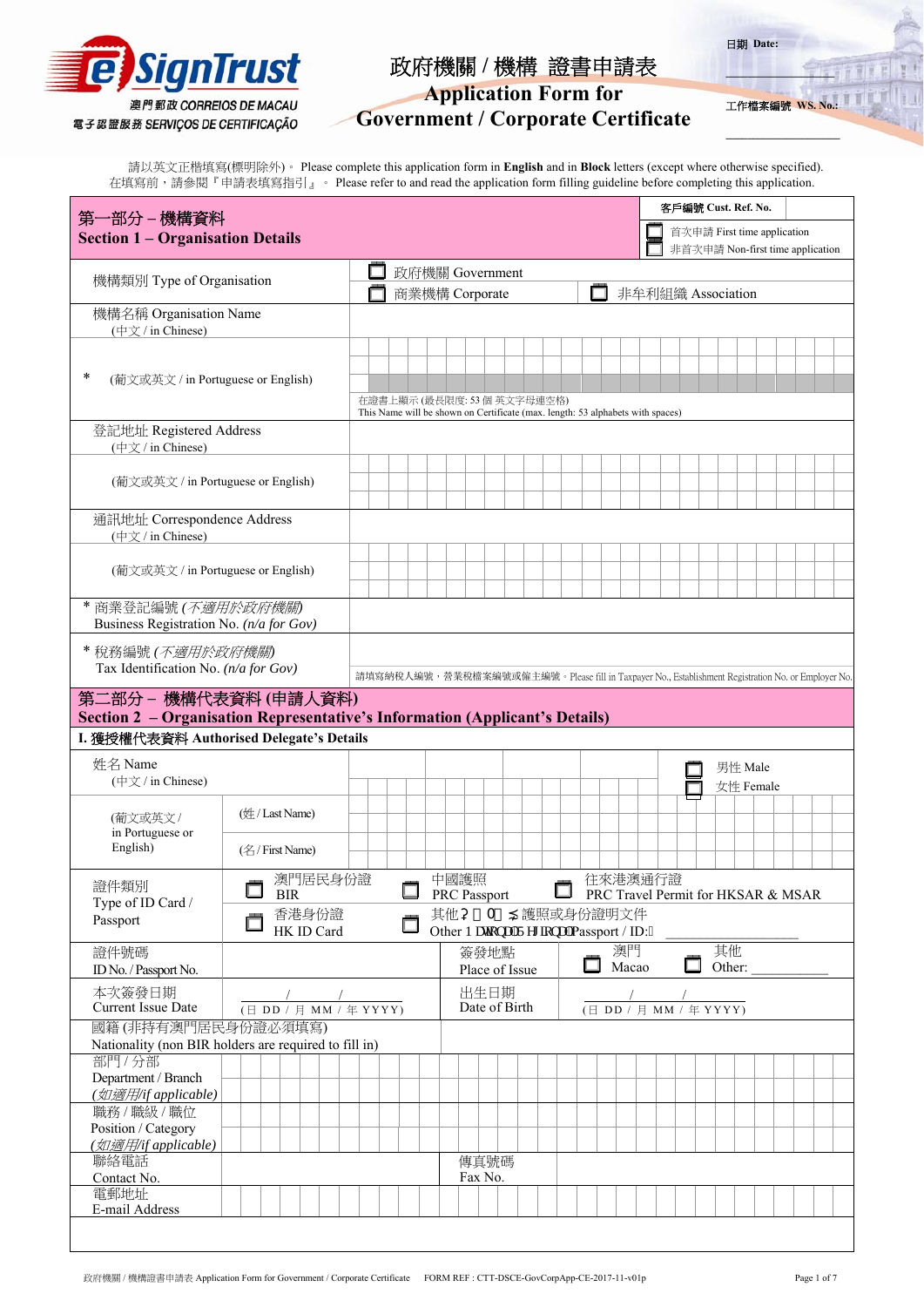

# **Application Form for**

**Government / Corporate Certificate** 

工作檔案編號 **WS. No.:**

**\_\_\_\_\_\_\_\_\_\_\_\_\_\_\_\_\_** 

**\_\_\_\_\_\_\_\_\_\_\_\_\_\_\_\_\_\_\_\_\_**

日期 **Date:** 

| II. 聯絡人員 Contact Person's Details                                                                                                                                                                                 |                        |                 |  |                                                            |                                 |    |  |                                                                                                                                                                        |  |  |  |                                                                |                        |                 |                                    |  |  |  |  |                        |                                |  |  |              |  |  |         |                 |  |  |  |  |
|-------------------------------------------------------------------------------------------------------------------------------------------------------------------------------------------------------------------|------------------------|-----------------|--|------------------------------------------------------------|---------------------------------|----|--|------------------------------------------------------------------------------------------------------------------------------------------------------------------------|--|--|--|----------------------------------------------------------------|------------------------|-----------------|------------------------------------|--|--|--|--|------------------------|--------------------------------|--|--|--------------|--|--|---------|-----------------|--|--|--|--|
| 姓名 Name<br>(中文 / in Chinese)                                                                                                                                                                                      |                        |                 |  |                                                            |                                 |    |  |                                                                                                                                                                        |  |  |  |                                                                |                        |                 |                                    |  |  |  |  |                        |                                |  |  |              |  |  | 男性 Male | 女性 Female       |  |  |  |  |
| (葡文或英文/<br>in Portuguese or<br>English)                                                                                                                                                                           |                        | (姓 / Last Name) |  |                                                            |                                 |    |  |                                                                                                                                                                        |  |  |  |                                                                |                        |                 |                                    |  |  |  |  |                        |                                |  |  |              |  |  |         |                 |  |  |  |  |
|                                                                                                                                                                                                                   |                        | (名/First Name)  |  |                                                            |                                 |    |  |                                                                                                                                                                        |  |  |  |                                                                |                        |                 |                                    |  |  |  |  |                        |                                |  |  |              |  |  |         |                 |  |  |  |  |
| 證件類別<br>Type of ID Card /                                                                                                                                                                                         | 澳門居民身份證<br><b>BIR</b>  |                 |  |                                                            | 中國護照<br>往來港澳通行證<br>PRC Passport |    |  |                                                                                                                                                                        |  |  |  |                                                                |                        |                 | PRC Travel Permit for HKSAR & MSAR |  |  |  |  |                        |                                |  |  |              |  |  |         |                 |  |  |  |  |
| Passport                                                                                                                                                                                                          |                        |                 |  | 香港身份證<br>HK ID Card                                        |                                 |    |  |                                                                                                                                                                        |  |  |  | 其他<br>А<br>護照或身份證明文件<br>Other P cykpenIT gi kpenPassport / ID: |                        |                 |                                    |  |  |  |  |                        |                                |  |  |              |  |  |         |                 |  |  |  |  |
| 證件號碼<br>ID No. / Passport No.                                                                                                                                                                                     |                        |                 |  |                                                            |                                 |    |  |                                                                                                                                                                        |  |  |  |                                                                | 簽發地點<br>Place of Issue |                 |                                    |  |  |  |  |                        | 澳門<br>Macao                    |  |  | 其他<br>Other: |  |  |         |                 |  |  |  |  |
| 本次簽發日期<br><b>Current Issue Date</b>                                                                                                                                                                               | (日 DD / 月 MM / 年 YYYY) |                 |  |                                                            |                                 |    |  |                                                                                                                                                                        |  |  |  | 出生日期<br>Date of Birth                                          |                        |                 |                                    |  |  |  |  | (日 DD / 月 MM / 年 YYYY) |                                |  |  |              |  |  |         |                 |  |  |  |  |
| 國籍(非持有澳門居民身份證必須填寫)<br>Nationality (non BIR holders are required to fill in)                                                                                                                                       |                        |                 |  |                                                            |                                 |    |  |                                                                                                                                                                        |  |  |  |                                                                |                        |                 |                                    |  |  |  |  |                        |                                |  |  |              |  |  |         |                 |  |  |  |  |
| 部門/分部<br>Department / Branch<br>(如適用/if applicable)                                                                                                                                                               |                        |                 |  |                                                            |                                 |    |  |                                                                                                                                                                        |  |  |  |                                                                |                        |                 |                                    |  |  |  |  |                        |                                |  |  |              |  |  |         |                 |  |  |  |  |
| 職務 / 職級 / 職位<br>Position / Category                                                                                                                                                                               |                        |                 |  |                                                            |                                 |    |  |                                                                                                                                                                        |  |  |  |                                                                |                        |                 |                                    |  |  |  |  |                        |                                |  |  |              |  |  |         |                 |  |  |  |  |
| (如適用/if applicable)<br>聯絡電話<br>Contact No.                                                                                                                                                                        |                        |                 |  |                                                            |                                 |    |  |                                                                                                                                                                        |  |  |  |                                                                |                        | 傳真號碼<br>Fax No. |                                    |  |  |  |  |                        |                                |  |  |              |  |  |         |                 |  |  |  |  |
| 電郵地址<br>E-mail Address                                                                                                                                                                                            |                        |                 |  |                                                            |                                 |    |  |                                                                                                                                                                        |  |  |  |                                                                |                        |                 |                                    |  |  |  |  |                        |                                |  |  |              |  |  |         |                 |  |  |  |  |
| 第三部分-付款方式<br><b>Section 3 - Payment Method</b>                                                                                                                                                                    |                        |                 |  |                                                            |                                 |    |  |                                                                                                                                                                        |  |  |  |                                                                |                        |                 |                                    |  |  |  |  |                        |                                |  |  |              |  |  |         |                 |  |  |  |  |
| 申請人可選擇以下方式繳費:<br>Subscriber may make payment by the following methods:<br>現金                                                                                                                                      |                        |                 |  |                                                            |                                 | 支票 |  |                                                                                                                                                                        |  |  |  |                                                                |                        |                 | 信用卡                                |  |  |  |  |                        |                                |  |  | 存入銀行帳戶       |  |  |         |                 |  |  |  |  |
| Cash<br>Credit Card<br>Deposit in bank account<br>Cheque<br>附註 Note:<br>1. 使用支票方式付款,支票抬頭請填寫「郵電局-管理基金」。<br>Please make cheque payable to "Direcção dos Serviços de Correios e Telecomunicações - Fundo de Maneio". |                        |                 |  |                                                            |                                 |    |  |                                                                                                                                                                        |  |  |  |                                                                |                        |                 |                                    |  |  |  |  |                        |                                |  |  |              |  |  |         |                 |  |  |  |  |
| 2. 款項可直接存入澳門郵電局電子認證服務之下列帳戶內:<br>Payment can be deposited in the following bank account of eSignTrust:<br>銀行名稱 / Banco / Bank<br>帳戶名稱 Nome da Conta / A/C Name<br>帳號 / Conta n.º / A/C No.                         |                        |                 |  |                                                            |                                 |    |  |                                                                                                                                                                        |  |  |  |                                                                |                        |                 |                                    |  |  |  |  |                        |                                |  |  |              |  |  |         |                 |  |  |  |  |
| 中國銀行 / BOC                                                                                                                                                                                                        |                        |                 |  | 郵電局 / Direcção dos Serviços de Correios e Telecomunicações |                                 |    |  |                                                                                                                                                                        |  |  |  |                                                                |                        |                 |                                    |  |  |  |  |                        |                                |  |  |              |  |  |         | 01-012-077284-7 |  |  |  |  |
| 大西洋銀行 / BNU<br>郵政儲金局 / CEP                                                                                                                                                                                        |                        |                 |  |                                                            |                                 |    |  | 郵電局-管理基金 / Direcção dos Serviços de Correios e Telecomunicações – Fundo de Maneio<br>郵電局-管理基金 / Direcção dos Serviços de Correios e Telecomunicações – Fundo de Maneio |  |  |  |                                                                |                        |                 |                                    |  |  |  |  |                        | 001-465880-111-3<br>301-1-0720 |  |  |              |  |  |         |                 |  |  |  |  |
| 備註<br>Remarks:                                                                                                                                                                                                    |                        |                 |  |                                                            |                                 |    |  |                                                                                                                                                                        |  |  |  |                                                                |                        |                 |                                    |  |  |  |  |                        |                                |  |  |              |  |  |         |                 |  |  |  |  |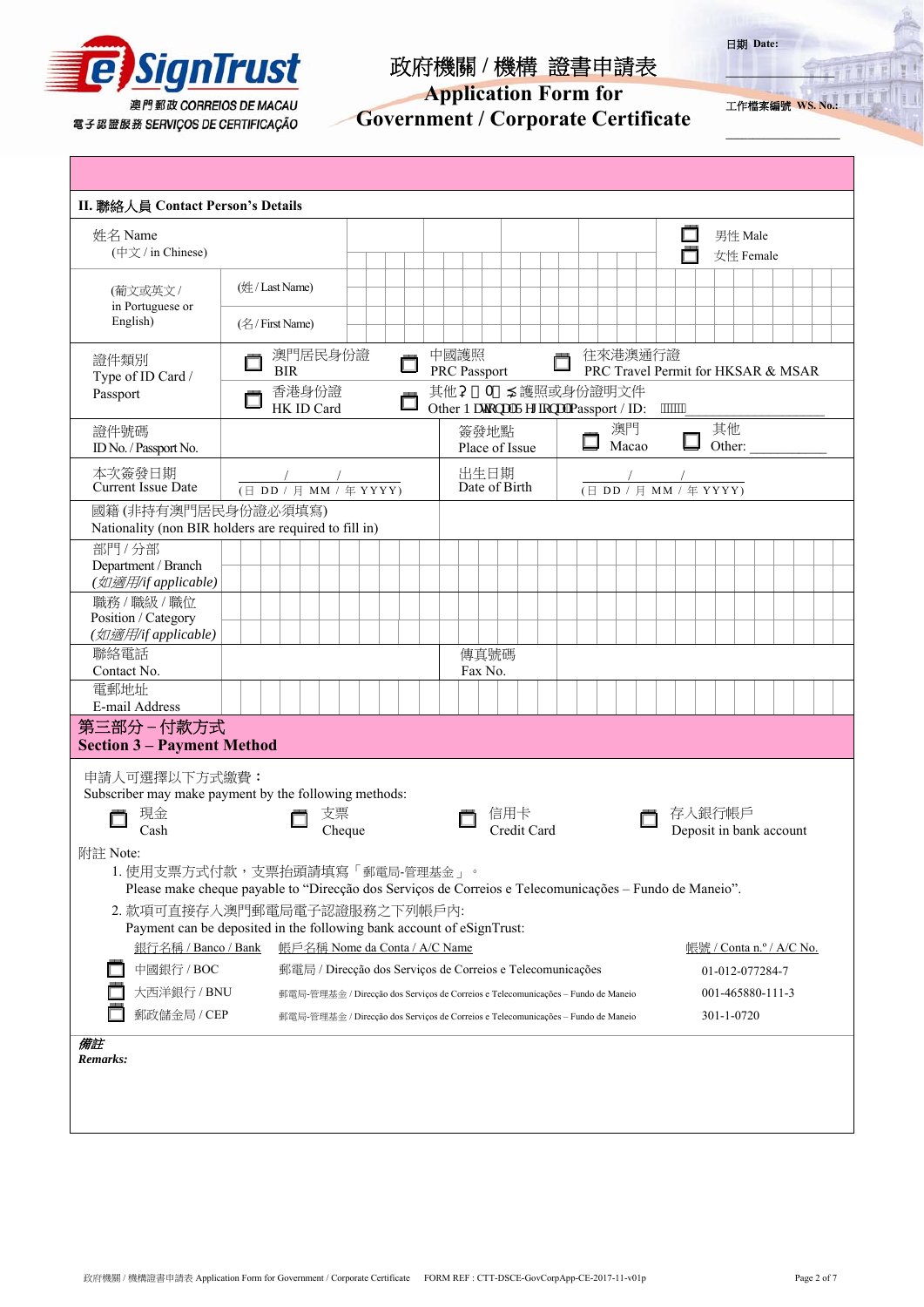

# **Application Form for**

**Government / Corporate Certificate** 



**\_\_\_\_\_\_\_\_\_\_\_\_\_\_\_\_\_\_\_\_\_**

日期 **Date:** 

工作檔案編號 **WS. No.:**

|        | 第四部分-申請人協定及聲明                                                                                                                                                                                                                                                                                                                                                                                                                              |                         |                                                                                                                                                                                                                                                                                                                                                         |                  |  |  |  |  |  |  |  |  |
|--------|--------------------------------------------------------------------------------------------------------------------------------------------------------------------------------------------------------------------------------------------------------------------------------------------------------------------------------------------------------------------------------------------------------------------------------------------|-------------------------|---------------------------------------------------------------------------------------------------------------------------------------------------------------------------------------------------------------------------------------------------------------------------------------------------------------------------------------------------------|------------------|--|--|--|--|--|--|--|--|
|        | <b>Section 4 - Agreement and Declaration by Applicant</b>                                                                                                                                                                                                                                                                                                                                                                                  |                         |                                                                                                                                                                                                                                                                                                                                                         |                  |  |  |  |  |  |  |  |  |
| 1)     | identification document(s) as stated in the supplementary sheet(s).                                                                                                                                                                                                                                                                                                                                                                        |                         | 我們連同本機構在此以申請表格及附頁所述身份證明文件上之姓名向澳門郵電電子認證服務("eSignTrust")申請簽發指示的電子證書。<br>We, the above-specified Organisation, hereby apply for the indicated Certificate(s) to be issued by Macao Post and Telecommunications<br>Bureau eSignTrust Certification Services ("eSignTrust") in the name of the Authorised User(s) ("Subscriber(s)"), as shown on his (their) |                  |  |  |  |  |  |  |  |  |
| 2)     | 我們確認此申請表格及附頁上之所有資料真實及正確。<br>We confirm that all our information provided in this application form and in the supplementary sheet(s) is true and correct in all respects.                                                                                                                                                                                                                                                                   |                         |                                                                                                                                                                                                                                                                                                                                                         |                  |  |  |  |  |  |  |  |  |
| 3)     | 我們已索取登記人協議與認證作業準則並已閱讀及明白其條款。鑑於 eSignTrust 處理我們之申請,我們同意接受及遵守登記人協議<br>與認證作業準則。<br>We have obtained, read and understood the Subscriber Agreement and the Certification Practice Statement of eSignTrust ("CPS") in respect<br>of the Certificate(s). In consideration of the processing of our application by eSignTrust, we agree to observe and be bound by the terms and<br>conditions stated in the Subscriber Agreement and in the CPS. |                         |                                                                                                                                                                                                                                                                                                                                                         |                  |  |  |  |  |  |  |  |  |
| 4)     | 我們知悉證書一經發出後,其內容在證書有效期內不能更改;否則,任何改動須撤銷原有的電子證書,再重新申請新的電子證書。<br>We acknowledge that, once the Certificate(s) is (are) issued, none of its (their) contents can be changed throughout the validity of the same;<br>otherwise, any changes require revocation and re-application of Certificate(s).                                                                                                                                             |                         |                                                                                                                                                                                                                                                                                                                                                         |                  |  |  |  |  |  |  |  |  |
|        | 獲授權代表簽署(機構授權代簽)<br>Signature of Authorised Delegate (for and on behalf of the<br>Organisation)                                                                                                                                                                                                                                                                                                                                             |                         | 機構名稱 +蓋章 Organisation Name + Chop                                                                                                                                                                                                                                                                                                                       |                  |  |  |  |  |  |  |  |  |
|        | 日期 Date                                                                                                                                                                                                                                                                                                                                                                                                                                    |                         |                                                                                                                                                                                                                                                                                                                                                         |                  |  |  |  |  |  |  |  |  |
|        | (日 DD / 月 MM / 年 YYYY)                                                                                                                                                                                                                                                                                                                                                                                                                     |                         |                                                                                                                                                                                                                                                                                                                                                         |                  |  |  |  |  |  |  |  |  |
|        | 連同這份申請表格,請按照電子證書類別遞交以下相關文件。                                                                                                                                                                                                                                                                                                                                                                                                                |                         | Together with the submission of this application, please attach the following documents according with the type(s) of Certificate(s) applied for.                                                                                                                                                                                                       |                  |  |  |  |  |  |  |  |  |
|        | 政府機關電子證書<br><b>Government Certificate</b>                                                                                                                                                                                                                                                                                                                                                                                                  | 已遞交<br><b>Submitted</b> | 機構電子證書                                                                                                                                                                                                                                                                                                                                                  | 已遞交              |  |  |  |  |  |  |  |  |
|        |                                                                                                                                                                                                                                                                                                                                                                                                                                            |                         | <b>Corporate Certificate</b>                                                                                                                                                                                                                                                                                                                            | <b>Submitted</b> |  |  |  |  |  |  |  |  |
| ٠      | 獲授權代表、聯絡人及所有授權用戶之身份證明<br>文件副本(倘需要請出示正本)<br>Photocopy of Authorised Delegate's, Contact<br>Person's and all Authorised Users' ID Card (please                                                                                                                                                                                                                                                                                               |                         | 獲授權代表、聯絡人及所有授權用戶之身份證明<br>$\bullet$<br>文件副本(倘需要請出示正本)<br>Photocopy of Authorised Delegate's, Contact Person's<br>and all Authorised Users' ID Card (please show the                                                                                                                                                                                      |                  |  |  |  |  |  |  |  |  |
|        | show the original document, if necessary)<br>如適用/ If applicable:                                                                                                                                                                                                                                                                                                                                                                           |                         | original document, if necessary)<br>商業登記證明<br>$\bullet$                                                                                                                                                                                                                                                                                                 |                  |  |  |  |  |  |  |  |  |
| ٠<br>٠ | 授權書正本 (具政府機關印章之授權信箋列明<br>所委派之被授權人)<br>Original Authorisation Letter (an official letter<br>endorsed with departmental chop, that specifies<br>who is the Authorised Delegate)<br>授權用戶有關代理資格的證明文件正本或鑑證本                                                                                                                                                                                                                                     |                         | <b>Business Registration</b><br>營業稅 M/1 式"開業/更改申報表", 職業稅 M/2<br>$\bullet$<br>式"登記及更改表"或營業稅繳納憑單 M/8 副本<br>(倘需要請出示正本)<br>Photocopy of "Initial Activity/Alteration Declaration"<br>M/1 format of Industrial Tax, "Inscription and<br>Alteration" M/2 format of Professional Tax or "Levied                                                                |                  |  |  |  |  |  |  |  |  |
|        | Original of Procuration related to Authorised<br>User(s), or notarised copy, when required                                                                                                                                                                                                                                                                                                                                                 |                         | Form" M/8 format of Industrial Tax (please show the<br>original document, if necessary)                                                                                                                                                                                                                                                                 |                  |  |  |  |  |  |  |  |  |
| ٠      | 授權用戶專業資格證明文件正本或鑑證本<br>Original of Professional Qualification Certificate of<br>Authorised User(s), or notarised copy, when                                                                                                                                                                                                                                                                                                                 |                         | 如適用/ If applicable:<br>組織章程正本或鑑證本<br>٠<br>Notarised copy of the articles of association, when<br>required                                                                                                                                                                                                                                               |                  |  |  |  |  |  |  |  |  |
|        | required                                                                                                                                                                                                                                                                                                                                                                                                                                   |                         | 議事錄(即股東會議記錄)正本或鑑證本<br>$\bullet$<br>Original of Board or Shareholders meeting's<br>minutes, or notarised copy, when required                                                                                                                                                                                                                             |                  |  |  |  |  |  |  |  |  |
|        |                                                                                                                                                                                                                                                                                                                                                                                                                                            |                         | 授權用戶有關代理資格的證明文件正本或鑑證本<br>$\bullet$<br>Original of Procuration related to Authorised<br>$User(s)$ , or notarised copy, when required                                                                                                                                                                                                                     |                  |  |  |  |  |  |  |  |  |
|        |                                                                                                                                                                                                                                                                                                                                                                                                                                            |                         | 授權用戶專業資格證明文件正本或鑑證本<br>$\bullet$<br>Original of Professional Qualification Certificate of<br>Authorised User(s), or notarised copy, when required                                                                                                                                                                                                        |                  |  |  |  |  |  |  |  |  |

\* 請注意所提供的某些資料,如授權用戶的名字及電郵地址、機構名稱及其商業登記編號及稅務編號等將會顯示於證書上並發佈於澳門郵電 電子認證服務的資料庫中,資料庫的資料將會被公眾取得及於澳門以外使用。在您簽署此表格及附頁時,將被視作同意以上所述。 Please note that some of the information provided, such as the name and e-mail address of the Authorised User(s), the organisation name and its business registration number and tax identification number, will be included in the Certificate and published in the Macao Post and Telecommunications Bureau eSignTrust Repository, which may be accessed by the general public and used outside Macao. By signing this form and the supplementary sheet(s), you are deemed to consent to this.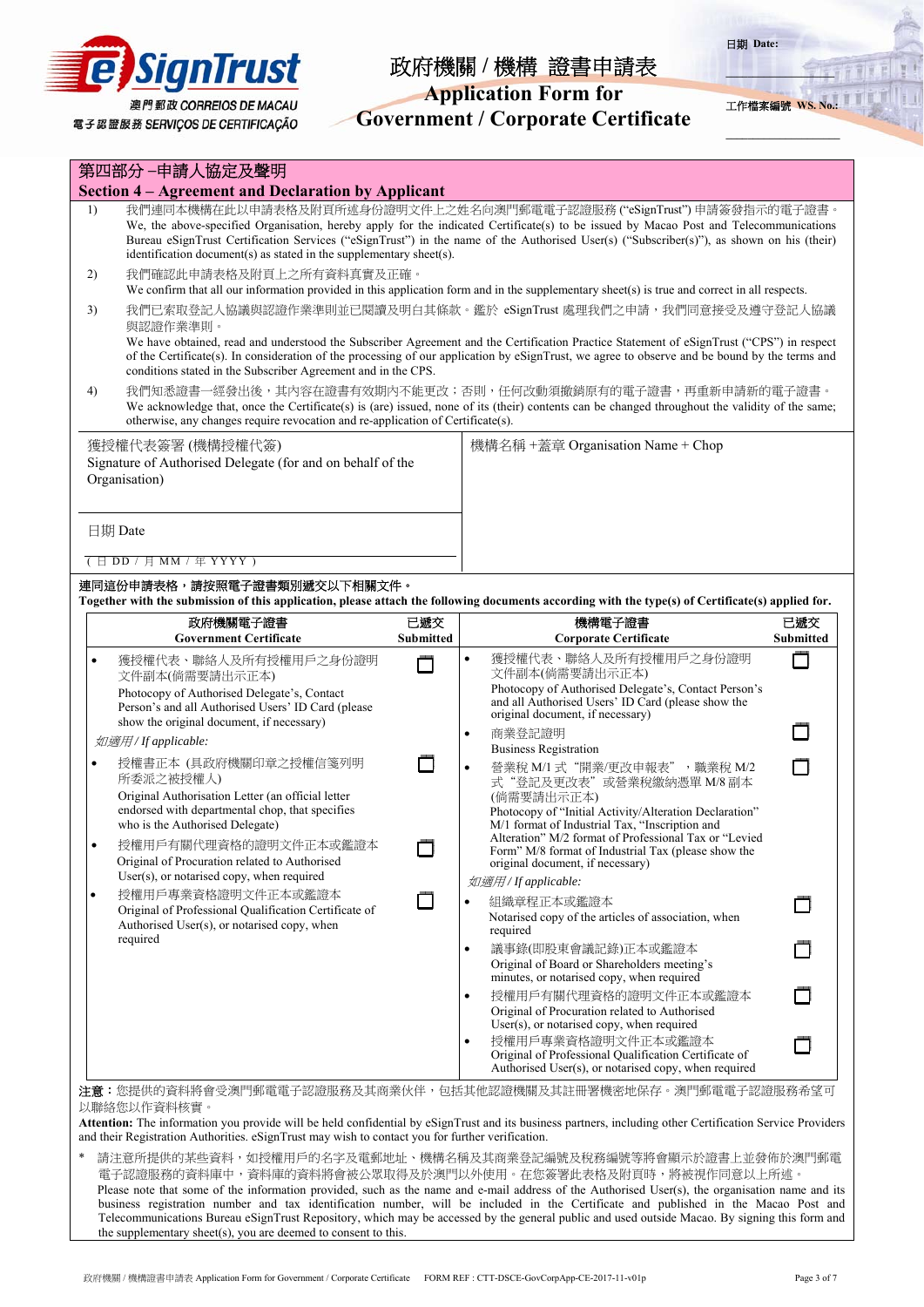

**Application Form for** 

**Government / Corporate Certificate** 

工作檔案編號 **WS. No.:**

**\_\_\_\_\_\_\_\_\_\_\_\_\_\_\_\_\_** 

**\_\_\_\_\_\_\_\_\_\_\_\_\_\_\_\_\_\_\_\_\_**

日期 **Date:** 

| 澳門郵電電子認證服務專用<br><b>For eSignTrust Certification Services Use Only</b> |                                              |  |  |  |  |  |  |  |  |
|-----------------------------------------------------------------------|----------------------------------------------|--|--|--|--|--|--|--|--|
| 收據編號 (如適用)<br>Payment Receipt Ref. (if applicable)                    |                                              |  |  |  |  |  |  |  |  |
| 負責人簽署 Authorised Signature                                            |                                              |  |  |  |  |  |  |  |  |
| 查核<br>Checked by                                                      | 審批<br>Approved by                            |  |  |  |  |  |  |  |  |
| 日期 Date                                                               | 日期 Date                                      |  |  |  |  |  |  |  |  |
| $(\exists DD / \exists MM / \text{# } YYYY)$                          | $(\exists DD / \exists MM / \text{# } YYYY)$ |  |  |  |  |  |  |  |  |
| 時戳 Time Stamp                                                         | 備註 Remarks                                   |  |  |  |  |  |  |  |  |
|                                                                       |                                              |  |  |  |  |  |  |  |  |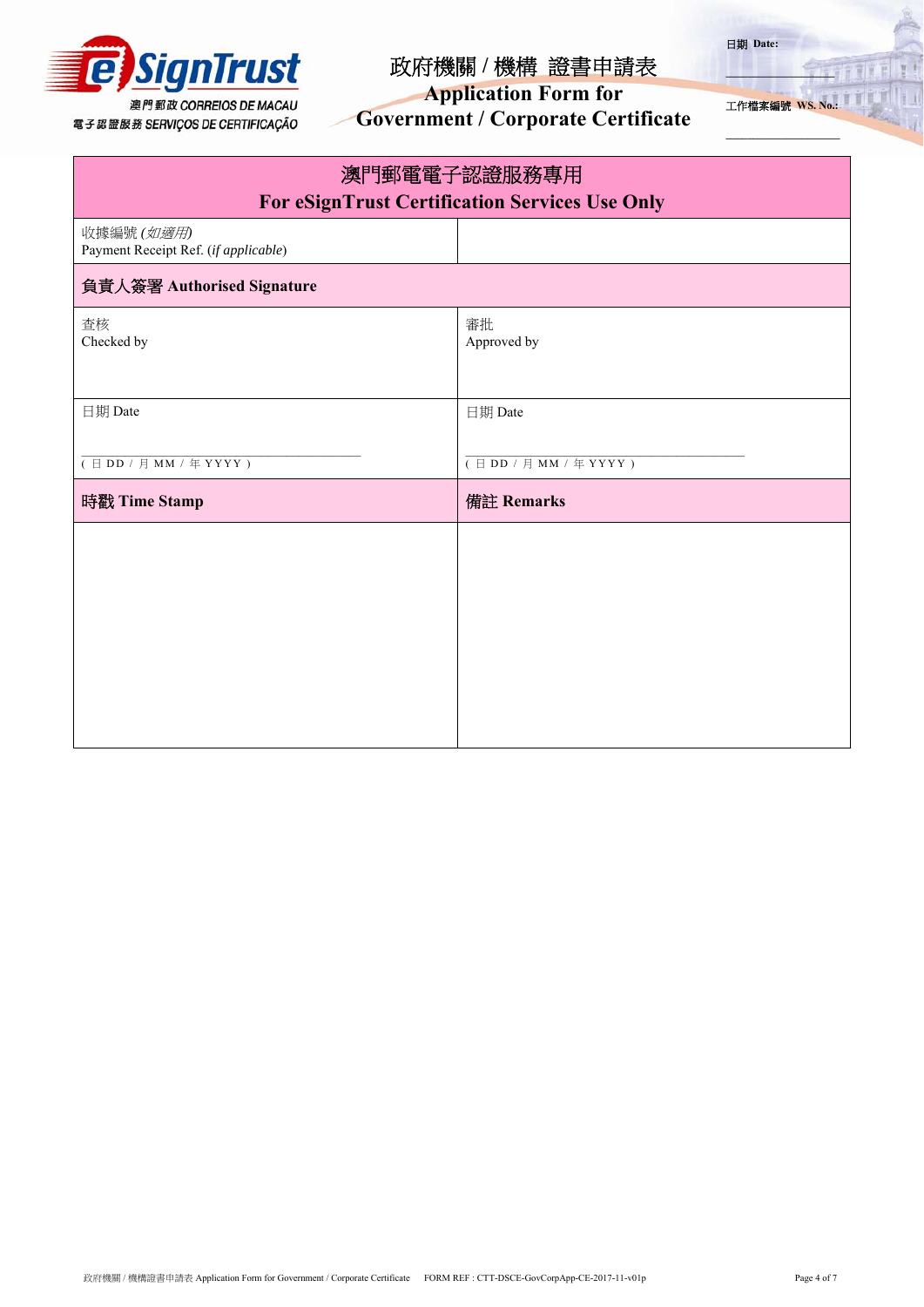

# **Application Form for**

**Government / Corporate Certificate** 



**\_\_\_\_\_\_\_\_\_\_\_\_\_\_\_\_\_** 

**\_\_\_\_\_\_\_\_\_\_\_\_\_\_\_\_\_\_\_\_\_**

日期 **Date:** 

## 澳門郵電電子認證服務 **–** 登記人協議 **/ eSignTrust Certification Services Subscriber Agreement**

## 登記人協議 **Subscriber Agreement**

在申請、接受或使用澳門郵電電子認證服務〔"eSignTrust"〕的電子證書〔或稱"證書"〕前,申請人及授權用戶〔"登記 人"〕必須先詳細閱讀及接受本登記人協議〔下稱"登記人協議" 或"協議"〕之條款。如果申請人或登記人不接受本登記人 協議之條款,請勿申請、接受或使用電子證書。

## **1.** 認證作業準則 **("CPS")**

在簽署證書申請表格(包括附頁)時,即代表登記人已承認讀畢並明白本登記人協議的條款和細則,並且對認證作業 準則加諸登記人及信賴方之義務及責任完全知悉。認證作業準則(下稱"準則")可於以下網址下載 www.esigntrust.com。登記人更同意受準則中的條款約束,包括 eSignTrust 限制的及排除的法律責任,如同載於本協 議中。

eSignTrust 提供的證書及證書服務是受準則所規範。本協議之條款和細則收編了準則。準則構成及為適用於所有目 的將會視為本登記人協議之一部份。登記人必須定時細閱準則以留意 eSignTrust 對準則之不定時修訂。

本協議之條款和細則連同準則合為準則中及其他相關文件中所指的整份登記人協議。

## **2.** 登記人義務

- 根據準則,在簽署證書申請表格(附頁)及接受發出之電子證書時,即表示登記人:
	- 同意受約束於 (i) 本登記人協議的條款和細則及 (ii) 認證作業準則的條款,準則規範 eSignTrust 發出的證 書的使用且將會不定時修訂;
	- 同意私人密碼匙及證書之使用風險完全由其獨自承擔;
	- 同意 eSignTrust 從沒有隱含或明示就其簽發的密碼匙或證書作出保證;
	- 同意因失責維護其私人密碼匙及證書的安全性及完整性;或違反、不遵守或不承諾準則或本協議的條款 和細則,由此而造成任何人士或機構的損失,須對 eSignTrust 作出全部賠償;
	- 同意採取所有謹慎和必要的預防措施對其私人密碼匙和所有適用的啟動數據作出全面保密,並對任何因 其失責而致的後果完全和獨自承擔責任;
	- 進一步承諾在其私人密碼匙或證書被洩露或懷疑被洩露,或出現證書應予撤銷的情況下,立即通知 eSignTrust 以及其他使用其密碼匙對/證書與其交換訊息或執行交易的登記人士和相關人士;
	- 同意其提交於證書上的一切資料及聲明均真確無偽,且將在證書應用期間繼續真確;以及
	- 同意在證書申請過程中提供的一切資料沒有在任何方面侵犯商標、公司名稱或任何第三方的知識產權。

## **3.** 澳門郵電電子認證服務之責任

澳門郵電電子認證服務特此與各登記人承諾,作為一個認證實體,執行合理程度的技術和謹慎以履行責任及行使 權力,如下述及載於準則中。澳門郵電電子認證服務:

- 對登記人使用由 eSignTrust 發出的證書所傳送的內容、訊息、採用或簽署之合約概不負責;
- 對登記人的私人密碼匙及證書的一切使用概不負責;
- 根據準則相關條款把登記人之公開密碼匙及證書發佈於 eSignTrust 之證書資料庫中;
- 對認證作業準則及本登記人協議的不定時修訂保留權利;以及
- 進一步保留撤銷私人密碼匙及證書之權利,當(i) eSignTrust 懷疑登記人的私人密碼匙或證書被洩露 或 (ii) 證實被洩露 或 (iii) eSignTrust 根據認證作業準則被適當地要求。

### **4.** 保證

根據認證作業準則,在簽署證書申請表格(附頁)及接受發出之證書時,代表登記人向澳門郵電電子認證服務及任 何信賴其證書的人士作出保證:

- 所有在證書申請中提交給 eSignTrust 的資料均為真確無偽,且將在證書應用期間繼續真確;
- 提供的證書資料 (包括電郵地址) 沒有侵犯任何第三方的知識產權;
- 提供的證書申請資料 (包括電郵地址) 從來沒有及將不會用作任何非法用途;
- 自證書建立時起,僅有其持有任何維護其私人密碼匙的任何辨識碼、個人識別號、軟件或硬件設施,且 未經授權者亦無法存取之;
- 其私人密碼匙及證書只作經授權的合法用途,並符合準則中的條款和細則及本登記人協議;以及
- 使用其私人密碼匙建立的每一個電子簽名均為其電子簽名,並在建立該電子簽名時,有關證書已被接受 及尚屬有效(不是已逾期或被撤銷的)。

澳門郵電電子認證服務保證:

- 以合理的謹慎來製造證書以確保在證書所載資料方面沒有錯誤;
- 證書符合準則所規範所有具重要性的要件;
- 其證書撤銷服務及資料庫的使用,符合準則所規範所有具重要性的要件。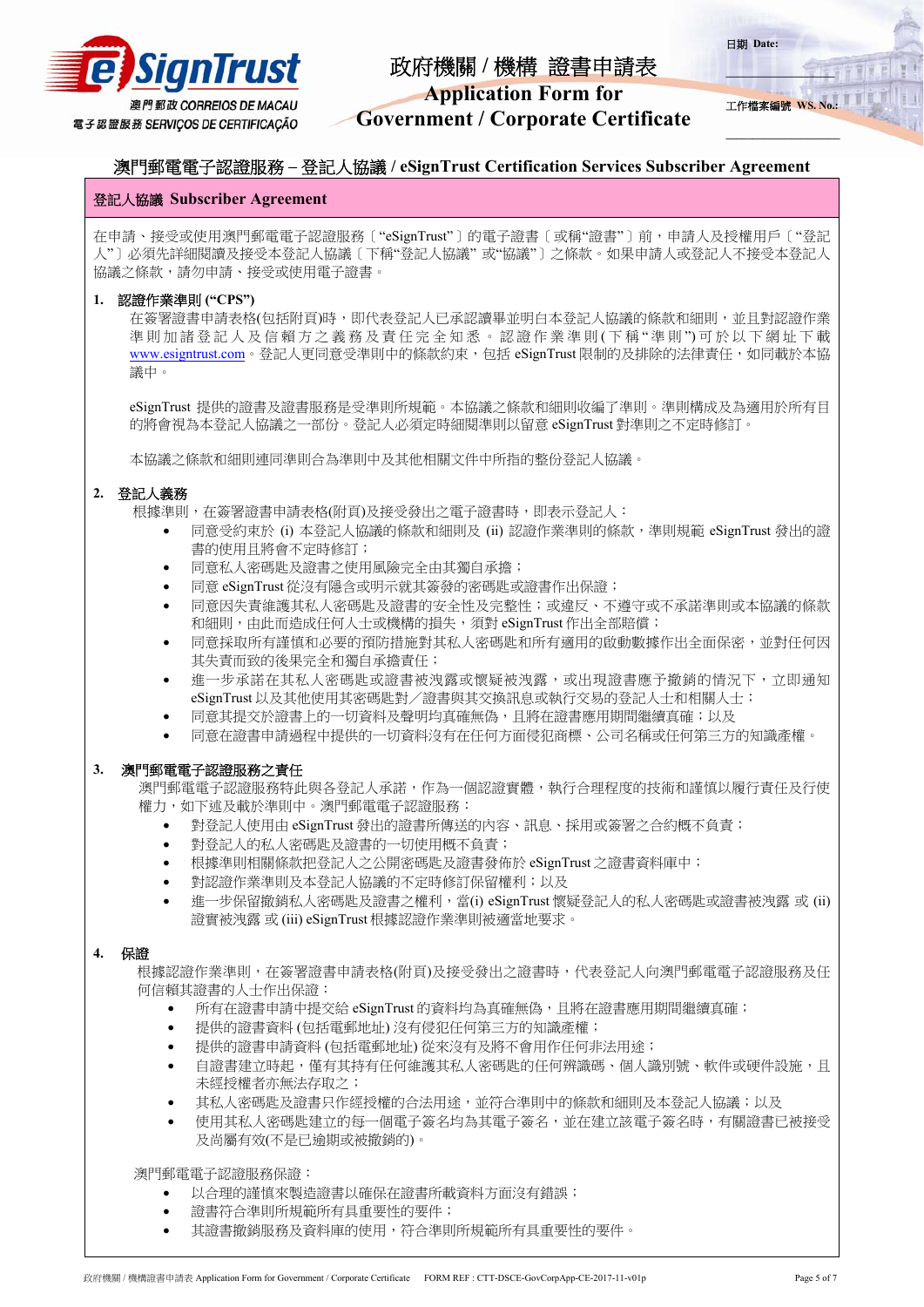

## **Application Form for**

**Government / Corporate Certificate** 

**\_\_\_\_\_\_\_\_\_\_\_\_\_\_\_\_\_** 工作檔案編號 **WS. No.:**

**\_\_\_\_\_\_\_\_\_\_\_\_\_\_\_\_\_\_\_\_\_**

日期 **Date:** 

## **5.** 免責條款

澳門郵電電子認證服務明確地拒絕承擔任何類型的保證責任,不論是明確或隱含的,包括但不限於適售性之隱含 保證、特定目的之適用性保證和不侵犯權利之保證。除了第四部分所作出之保證,澳門郵電電子認證服務不擔保 服務一定能滿足登記人的要求、也不擔保服務不會受中斷、對服務的及時性、安全性或出錯發生都不作出任何保 證;亦不會對可經由使用 eSignTrust 服務獲取的結果或從 eSignTrust 服務得到的任何資料之準確性及可信性作出任 何保證。登記人明白及同意對所有從澳門郵電電子認證服務下載或因使用而獲取的內容或資料是經由其自己獨立 判斷、並承擔相關風險。澳門郵電電子認證服務對於登記人從第三方購買的任何產品或服務一概不負任何保證責 任。

### **6.** 澳門郵電電子認證服務對分包契約的權力

登記人在此同意 eSignTrust 可以把履行本協議之部分或全部工作之義務,批給由 eSignTrust 所選擇之某一或多個分 包商代其執行。不論有關分包契約行為是否發生, eSignTrust 仍將會負責履行本登記人協議。

### **7.** 可分割性

如果本協議之任何條款或規定在整體或部分中宣佈無效或不可執行,此條款或規定將不會影響本協議之其餘部 分;本協議將會視程度而作出必要修訂,使本協議可執行、有效以及,與適用的法律及各方之原本意向儘可能相 一致;而餘下之條款及規定將會保留全部效力及作用。

### **8.** 管轄法律

本協議受澳門特別行政區法律規管,每一方均同意協議上所指任何有關提供服務的爭議將會在各方面受澳門特別 行政區之法律所規管及詮釋。

THE APPLICANT AND THE AUTHORISED USER ("SUBSCRIBER") MUST READ AND ACCEPT THE TERMS OF THIS SUBSCRIBER AGREEMENT ("SUBSCRIBER AGREEMENT") BEFORE APPLYING FOR, ACCEPTING, OR USING AN ELECTRONIC CERTIFICATE ("CERTIFICATE") OF MACAO POST AND TELECOMMUNICATIONS BUREAU eSignTrust CERTIFICATION SERVICES ("eSignTrust"). IF EITHER THE APPLICANT OR THE SUBSCRIBER DOES NOT ACCEPT THE TERMS OF THIS SUBSCRIBER AGREEMENT, DO NOT APPLY FOR, ACCEPT, OR USE THE ELECTRONIC CERTIFICATE.

### **1. THE CERTIFICATION PRACTICE STATEMENT ("CPS")**

By signing the certificate application form (supplementary sheet), the Subscriber acknowledges to have read and understood the terms and conditions of this Agreement, and have full and complete notice of the obligations and liabilities upon the subscribers and relying parties as set out in the CPS, which is available on the website www.esigntrust.com. The Subscriber further agrees to be bound by the provisions of the CPS, including those limiting and excluding eSignTrust's liability, which are hereby incorporated into this Agreement as if set out word herein.

The Certificates and certification services provided by eSignTrust are governed by the CPS. The terms and conditions of this Agreement incorporate the CPS. The CPS forms part of and shall for all purposes be deemed to be part of this Subscriber Agreement. The Subscriber undertakes to read the CPS regularly to take note of any amendments made to it from time to time by eSignTrust.

The terms and conditions of this Agreement with the CPS incorporated form the entire Subscriber Agreement referred to in the CPS and other related documents.

### **2. SUBSCRIBER OBLIGATIONS**

By signing the certificate application form (supplementary sheet) and accepting a Certificate issued under the CPS, the Subscriber:

- Agrees to be bound by (i) the terms and conditions of this Agreement, and (ii) the provisions of the CPS, as may be amended from time to time, which govern the use of a Certificate issued by eSignTrust;
- Agrees that the use of the private key and the Certificate is solely at his own risk;
- Agrees that no implied or express warranties are given by eSignTrust in relation to the keys and the Certificate issued by eSignTrust;
- Agrees to fully indemnify eSignTrust for loss to any person or organisation arising from the failure to protect the security and integrity of his private key and Certificate, or any breach or non-observance or non compliance of the terms and conditions of the CPS or this Agreement;
- Agrees to take all prudent and necessary precautions to protect the confidentiality of his private key and all applicable activation data, and to assume full and sole responsibility for the consequences of any failure to take such precautions;
- Further undertakes that, in the event of his private key or Certificate being compromised, or suspected to have been compromised, or any circumstance in which the Certificate should be revoked, shall immediately notify eSignTrust as well as other subscribers and parties that with him exchange information, or execute transactions using his key pair and Certificate;
- Agrees that all information and representations made by him and included in the Certificate are and will remain true and accurate during the operational period of the same; and
- Agrees that all information supplied in the certificate application process does not infringe in any way the trademarks, company name, or any intellectual property rights of any third party.